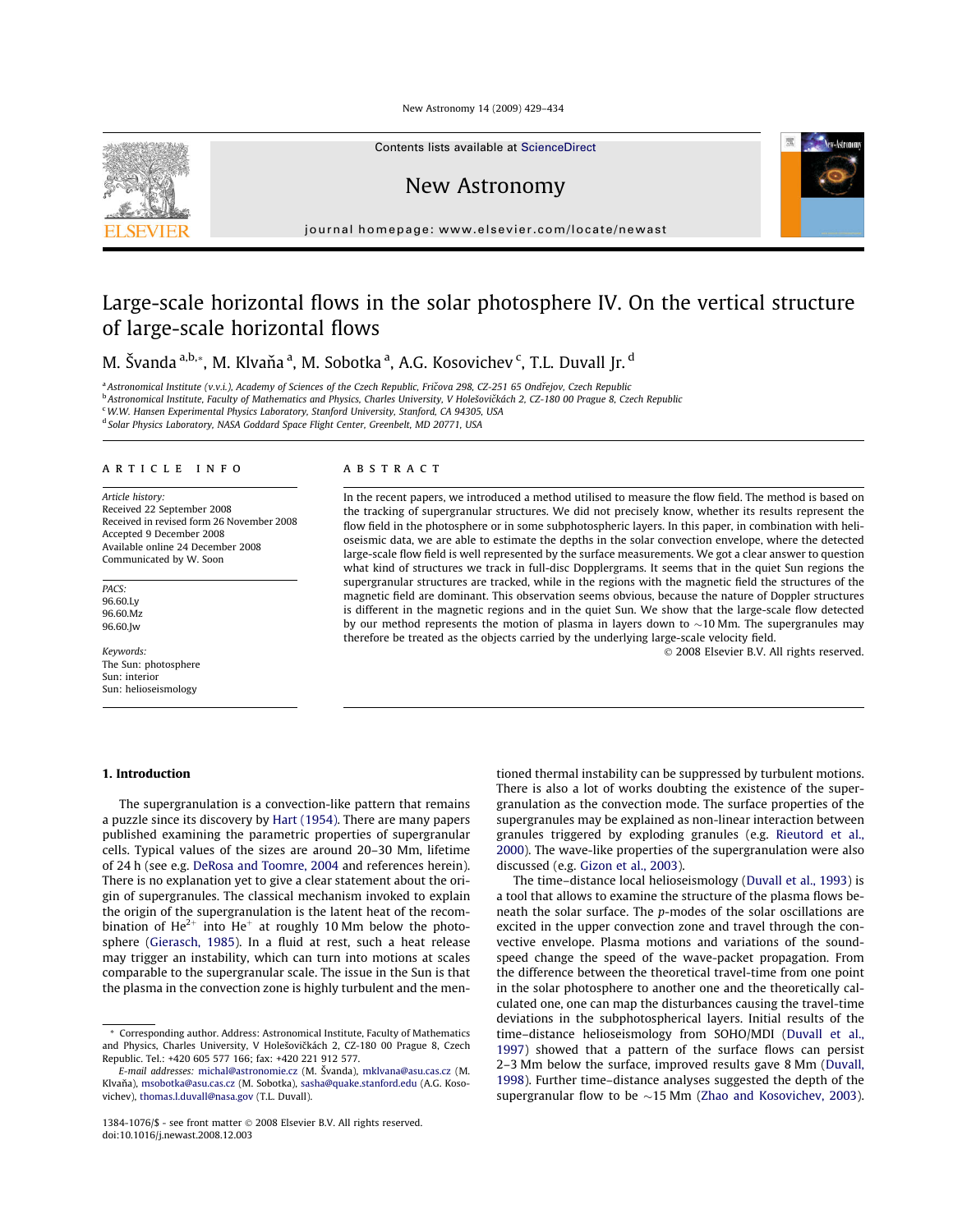In that study, the authors calculated the correlation of the horizontal divergence at different depths with the horizontal divergence just below the surface. They found a positive correlation in the depths of 0–5 Mm. Deeper down it changes the sign. It may mean that the return flow in the supergranules starts to dominate the intercellular flow structure.

The supergranules are well visible on the entire solar disc in Dopplergrams. This is caused by the prevailing horizontality of the internal velocity field within the supergranular cells. If we assume that supergranules are objects carried by the flow field on the larger scale, the visibility of supergranules in the Dopplergrams gives an opportunity to use them to map this underlying largescale flow field. It was first done by Snodgrass and Ulrich (1990). Recently, we developed a method based on the local correlation tracking algorithm (LCT; November, 1986) with a similar utilisation. This method (for details see Švanda et al., 2006) uses the pattern of the supergranulation in the SOHO/MDI Dopplergrams (Scherrer et al., 1995) to measure the motions on larger scales. The issue of the method is that we measure displacements of the supergranular structures in the series of the processed Dopplergrams and interpret them as the large-scale velocity field in the solar photosphere. However, we cannot establish the range of depths in the solar convection zone, where the large-scale flows are well represented by the surface measurements. With the use of the data provided by the time-distance helioseismology we can determine this unknown parameter. We can also verify the assumption of our analysis: whether the supergranules are subjected to the transport by the velocity field on the larger scales.

There is a list of works suggesting that the supergranules do not represent the actual differential rotation or meridional circulation. Beck and Schou (2000) mentioned that rotation rate of the supergranules determined from MDI Dopplergrams is 5% larger than the corresponding spectroscopic rate. Some explanations of this phenomenon appeared in the following papers. Gizon et al. (2003) suggested the modulation of the convective pattern by travelling waves. Already Wolff (1995) noted that the effective viscous dissipation of Rossby-waves (r-modes), which happen in the Sun at 0.932  $R_0$  (~50 Mm below the photosphere), could modulate the convection in the near-subphotospherical layer. Hathaway et al. (2006), however, used synthetic data to explain the apparent super-rotation of the supergranulation as the projection effects on the line-of-sight Doppler velocity signal. Meunier and Roudier (2007) re-analysed Hathaway's idea and found that the projection effects can explain the most of the supergranular super-rotation, but not all of it. Meunier and Roudier (2007) concluded that the supergranules are unreliable in the analysis of the motions on supergranular scales. However, in Švanda et al. (2007) the results showed that the large-scale apparent motion of supergranules measured by the method introduced in Svanda et al. (2006), and used also in this study, is in almost perfect agreement with the near-surface mass flow measured by the time-distance helioseismology. It is perhaps a  $k-\omega$  filter used for the suppression of the noise, which makes this method more useful than the previous ones based on similar principles.

The large-scale flows are a combination of many types of motions on various spatial scales (such as the differential rotation, meridional circulation, possibly the giant cell convection, and others), which unfortunately cannot be reliably separated in components. These components may vary independently with time and depth. This implies that, in principle, when dealing with the large-scale flows, we cannot obtain unambiguous results that do not allow any alternative interpretation. Nonetheless, the realistic numerical simulation should reveal the combined large-scale plasma flow, properties of which should be comparable with the measurements. Such numerical simulation, which is not present at the time, shall allow to distinguish various components of the detected large-scale flow and to study them separately. The results in this paper therefore provide encouraging large-scale flow properties, which are to be reproduced by models.

## 2. Data and method

For the comparison between the data obtained by our method and the results of the time-distance helioseismology we used high-cadence full-resolution full-disc Dopplergrams recorded in March and April 2001 by SOHO/MDI. In this period, 46 flow maps of the vicinity of the active region NOAA 9393/9433 averaged over 8 h were computed by the time-distance helioseismology using the ray approximation (see Zhao and Kosovichev, 2004). From these maps we used five examples in five different days (March 3rd, March 28th, 29th, 30th, and April 25th). In these days, MDI data series did not contain many gaps, so the data were suitable for our tracking method, and the field-of-view was far from the solar limb, so we can exclude any possible limb effect.

The one-day series of full-disc Dopplergrams were processed following the procedure introduced by Švanda et al. (2006) with a few modifications. First, the Postel projection was used instead of the Sanson-Flamsteed one, because helioseismic data are computed in this geometrical projection (it conserves the main circles, therefore is suitable for the measurement of  $p$ -modes traveltimes). In Švanda et al. (2006) we performed the computations in two main steps. The first step was used for the determination of the differential rotation profile, which was then removed during the remapping of the data to decrease the maximum displacement caused by motions of supergranular structures. In the second step, the flow field with respect to the removed mean rotation profile was calculated using the algorithm with a higher precision. Then the differential rotation profile calculated in the first step was added to the flow field calculated in the second step. In this study the computations are done in one step, i.e. no differential rotation is removed before the application of the finer LCT algorithm. We assume that in a small field-of-view, the change in the differential rotation profile is not important.

In summary, the data processing routine consists of the p-modes removal (using the weighted average over 30 min), coordinate alignment (all frames record the same region on the Sun), coordinate transformation (using the Postel projection) and a  $k-\omega$  filtering with the cut-off of 1500 ms<sup>-1</sup> for the noise removal. Then, the LCT algorithm for the determination of supergranular structures displacements is used to calculate the 24-h averaged large-scale velocity field with the 60" correlation window.

As we discussed in Švanda et al. (2006), our method provides the measurements with a random-error of  $15 \text{ ms}^{-1}$ . It is believed that the time-distance helioseismology errors are within 10% in the near-surface layers and generally increase with depth, under some 20 Mm the details of the results must be considered unreliable (Zhao, 2006). Unfortunately, it is impossible to determine the actual errors using the ray approximation. The study made by Birch and Felder (2004) showed that the estimated errors in the supergranular or moat flow achieved by both ray and Born approximations are of the order of 10%. The development of the helioseismic method is fast and we can expect more reliable results with exactly determined accuracies using a perturbation theory and fully consistent OLA inversions (Jackiewicz et al., 2008) in a few years.

All the datasets were aligned with the centre of the field-ofview on Carrington coordinates  $l = 148.5^{\circ}$  and  $b = 19^{\circ}$ . The fieldof-view has the total size of  $512 \times 512$  pixels with the resolution of  $0.92''$  px $^{-1}$ . The datacubes from the local helioseismology contain 15 irregularly spaced depths from 0.77 Mm to more than 80 Mm. The vertical resolution is based on the ray approximation. The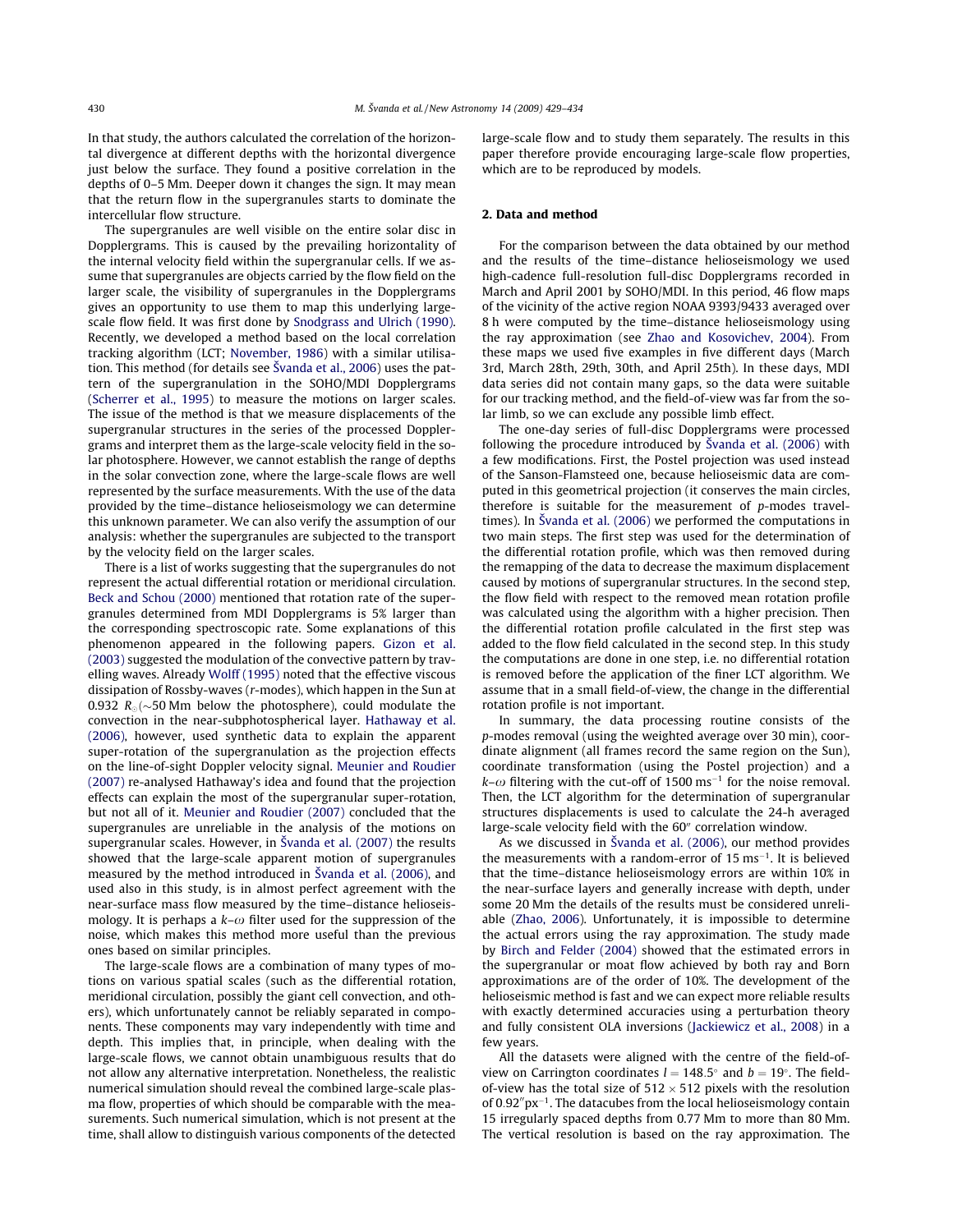

Fig. 1. A sample of acoustic ray paths used for the time-distance helioseismology, shown in a vertical plane. The shadowed regions illustrate ranges of averaging. The vertical and horizontal lines show a grid used for inversion of acoustic travel-time data, After Kosovichev and Duvall (2006), who used the same dataset as in this study.

numbers rather than isolated levels represent the consecutive intervals in the radial direction, in which the results are averaged. Fig. 1 shows examples of the acoustic ray paths, which clearly illustrates the vertical resolution.

The results of our tracking method have an effective resolution of 60", but the results of the time-distance helioseismology have 8". We binned the helioseismic flow maps to match the resolution of 60". This also means that the structure of the internal flow in the supergranulation is filtered out and does not disturb the study of the large-scale flow field. This is the most important deviation from the study of Zhao and Kosovichev (2003).

The velocity field obtained by our tracking method is in principle twodimensional - horizontal. The z-component of the time-distance flows suffers from effects of cross-talks, therefore we use only horizontal  $(x$  and  $y)$  components. For each depth in the helioseismic datacube we calculated its similarity to the flow map obtained by the tracking of supergranular structures. As the measure of the similarity we used the magnitude weighted cosine of the direction difference (as in Švanda et al., 2007), which is robust to the presence of the noise. This quantity is given by the formula:

$$
\rho_{\rm W} = \frac{\sum |\vec{a}| \frac{\vec{a} \cdot \vec{b}}{|\vec{a}||\vec{b}|}}{\sum |\vec{a}|},\tag{1}
$$

where  $\vec{a}$  and  $\vec{b}$  are vector fields,  $\vec{a} \cdot \vec{b}$  is a scalar multiplication and  $|\vec{a}|$ is a magnitude. The closer this quantity is to 1, the better the alignment between two vector fields. In our case,  $\vec{a} = \vec{v}_{\text{LCT}}$  and  $\vec{b} = \vec{v}_{time-distance}$  (depth). The magnitude weighted cosine is also stable to any possible issue involving the magnitude determination error in the time-distance inversion.

We investigate the similarity of both methods results separately for the regions occupied by the magnetic field and the regions of the quiet Sun. Two regimes (magnetic and non-magnetic) are separated in the field-of-view applying the masks calculated from the surface MDI magnetograms. We smoothed the magnetograms by 20" and estimated the threshold of 5 Gauss in the smoothed magnetograms as the level distinguishing the magnetic regions from the non-magnetic ones.

## 3. Results

#### 3.1. Large-scale horizontal flows

The results of the comparison are displayed in Fig. 2. We basically see a large similarity of the velocity fields measured by both methods at higher levels of the solar convection zone. The maximum is reached in all but one studied cases at the level of 4.5–6.4 Mm ( $\sim$  0.006 $R_{\odot}$ ). For the quiet Sun regions, the absolute value of the magnitude weighted cosine is not significantly different in the layer 4.5-6.4 Mm and in the neighbouring layer 3.0–4.5 Mm, it is within the estimated 10% accuracy.

Our analysis shows that the large-scale flows do not vary much with depth down to 10 Mm in the quiet Sun regions. This fact means that the large-scale horizontal velocity field measured on the surface represents well the large-scale horizontal dynamics in the layers of 0-10 Mm in the depth. See Fig. 3 for examples of the flow maps at different depths. We cannot expect much better match, because both methods measure different properties. While LCT measures the motion of structures, the time-distance helioseismology maps the plasma flow. Both results may be very different if any wave-like phenomenon is involved.

In magnetised regions, the dominant structures in the Dopplergrams are the structures connected rather to the magnetic field than to the supergranulation. This idea is supported by our results, where we see that in the magnetised regions the detected flows are coherent within the depths down to  $\sim$  5 Mm with the peak in the depths of 4.5-6.4 Mm. This is the depth, where downward convergent flows are still detected is sunspots (e.g. Zhao et al., 2001) and where sunspots stop exist as the regions of the suppressed heat transport. The existence of the Evershed flow in sunspots, which is easily seen in Dopplergrams, supports our interpretation of the velocity field in magnetised regions, too.

There is an alternative interpretation of the obtained results. Assuming that the time-distance helioseismology is less reliable deeper down in the convection zone and that the large-scale flows do not vary much in the upper convection zone, our results could put the level, where the reliability of the time-distance measurements is reasonable. In this interpretation, the time-distance flow measurements are reasonable in upper 10 Mm in the quiet Sun regions and upper 5 Mm in regions occupied by the magnetic field. There are recent papers (e.g. Jackiewicz et al., 2008) using another time-distance implementation, which suggest that the current time-distance results are reasonable only in the upper-most 3 Mm.

#### 3.2. Vertical structure of the supergranulation

The obtained results can be interpreted as a fulfilment of the basic assumption of our tracking method: The supergranular structures may be indeed treated as the objects carried by the largescale velocity field. The supergranules move in the depths down to 5 Mm coherently in the horizontal direction with a slight loss of the coherence between 5 and 10 Mm in the depth. To confirm this interpretation, the structure of the supergranules itself must be analysed.

Therefore we modified our analysis and instead of the smearing the time-distance flow field to remove the signal of the supergranular internal mass flow, we subtracted the large-scale velocity field, so that only the internal velocities in supergranules remained in the flow map. From the maps containing only the separated supergranulation signal we calculated the horizontal divergence (see Fig. 4) as the representation of down/up-flows. It is more stable than the measured z-component of the velocity, which suffers of plenty of issues (Zhao, 2006).

From the sequence in Fig. 4 we see that the divergence signal is very similar in the quiet Sun regions in the depths 0.77-6.4 Mm. It is confirmed when plotting the correlation of the near-surface divergence map with maps at various depths (see Fig. 5). Down to  $\sim$ 7 Mm the correlation is positive, implying the coherence in the structure of the supergranules. Deeper down the correlation turns negative, which might suggest the evidence of the return flow in supergranules. The typical spatial scale of divergence structures goes down by the factor of 2-3 in layers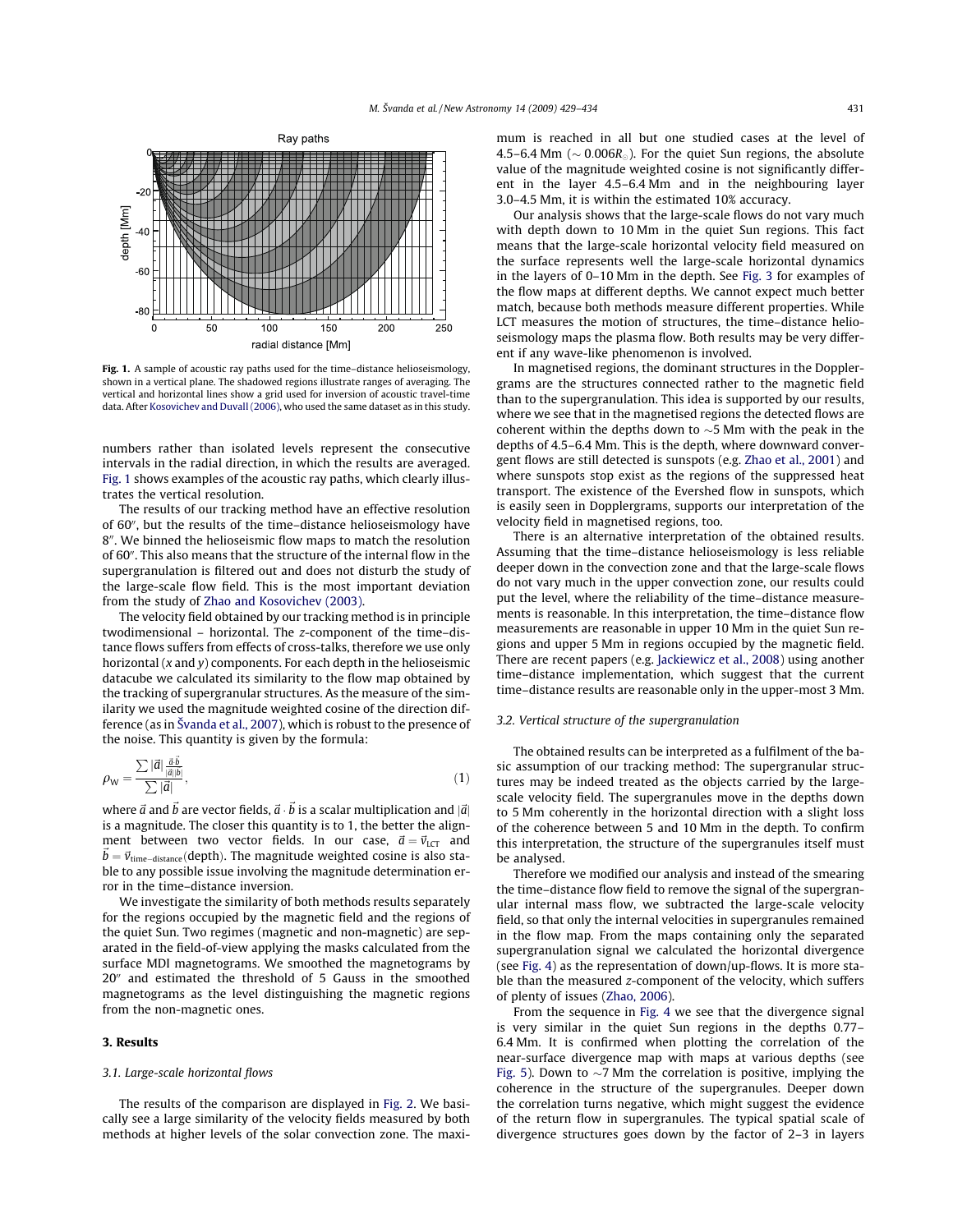

Fig. 2. The dependence of the similarity of the velocity fields provided by the time-distance helioseismology and the flows calculated by the LCT method on the depth in the solar convection zone. Left: in quiet Sun regions, right in the regions occupied by the magnetic field.



Fig. 3. The examples of the flow maps in the vicinity of active region NOAA 9393 on March 29th 2001. We see that the topology of flows measured by the local helioseismology is similar with the surface one measured by LCT down to depth of roughly 10 Mm, below that the topology changes. The lengths of arrows in the timedistance flow maps are not in the same scale, their magnitude increases with depth. In the "Supergranular motion" subframe the contours of the mask distinguishing the magnetic and non-magnetic regions are overplotted.

deeper than  $\sim$ 8 Mm. A very similar analysis was done by Zhao and Kosovichev, 2003 on another dataset with not much different results.

From our data, we cannot compare the structure of the supergranulation between the surface measurement (the Dopplergram) and the top-most helioseismic layer (0.77-1.77 Mm). This topic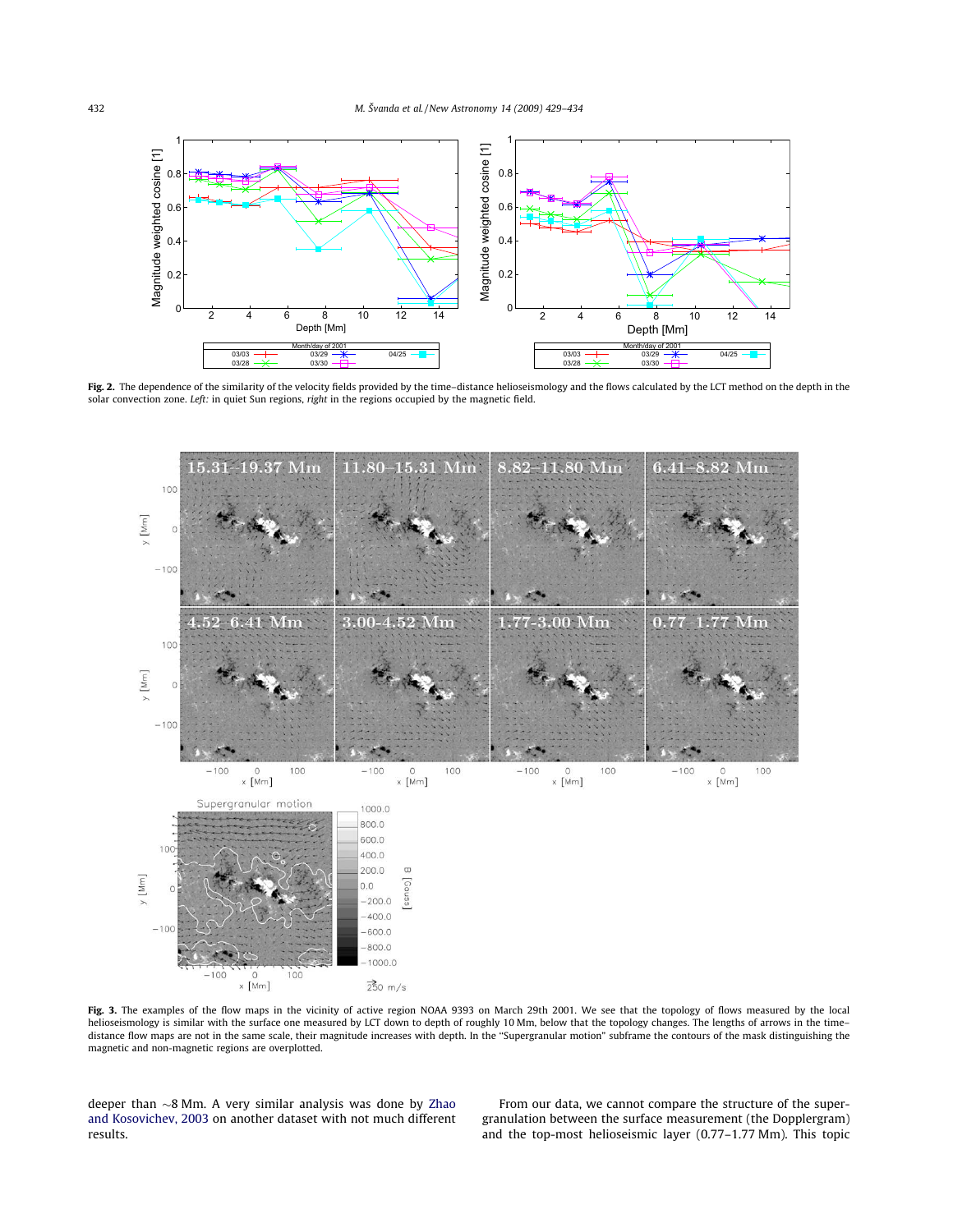

Fig. 4. Horizontal divergence maps of the internal supergranular flow at various depths in the solar convection zone. Dark shades of grey denote inflows, while light shades represent outflows, shades of grey are scaled automatically for an easy comparison of the structure between each other.



Fig. 5. Correlation of divergence maps from Fig. 4 at various depths with the surface layer in regions of quiet Sun. With the thick line, the superadiabaticity in the layers calculated from the model S (Christensen-Dalsgaard et al., 1996) is overplotted.

was, however, assessed by Gizon et al. (2000). Authors of that paper demonstrated the very high correlation between the measured surface Dopplergram and the reconstructed line-of-sight velocity image from the time-distance flows in the depths of 0-2 Mm. Based on that and this paper we may conclude that the supergranules are highly coherent in the depths of 0–6.4 Mm.

In Fig. 5 the trend of the superadiabaticity within the sub-surface layers of the convection zone coming from the reference solar model S (Christensen-Dalsgaard et al., 1996) is overplotted. The superadiabaticity  $A^*$  is defined as

$$
A^*(r) = \frac{1}{\gamma(r)} \frac{\mathrm{d}\ln p(r)}{\mathrm{d}\ln r} - \frac{\mathrm{d}\ln \rho(r)}{\mathrm{d}\ln r},\tag{2}
$$

where  $\gamma$ , p, and  $\rho$  are the state parametres (adiabatic exponent, pressure, and density) of the plasma at distance  $r$  from the centre of the Sun. The layers are convectively unstable, where  $A^*(r)$  is negative (see discussion in Demarque et al., 1997). It is to be noticed that  $A^*$  turns more negative at the depths of 10-12 Mm, where it is assumed that the supergranulation should be formed, and remain very negative up to the solar photosphere. It is the same layer, where the large-scale flow is coherent. This observation may be

interpreted that the supergranules, which form at the depth some 10 Mm below the surface, are carried by the large-scale velocity field, which operates here (and perhaps deeper). Therefore the large-scale flows remain nearly constant within upper 10 Mm of the convection zone and are detected using our tracking method in surface measurements.

## 4. Conclusions

Let's put two separate results obtained in the previous Section together. Using the comparison of the large-scale horizontal flows obtained by our method based on the tracking of the supergranular structures and by the local helioseismology we state that the results of the tracking method represent the horizontal dynamical behaviour in the depths down to  $\sim$ 10 Mm below the solar surface. We believe that this result may be important for those, who develop numerical models of the large-scale convection.

The supergranulation is coherent within layers, which show correlated large-scale horizontal flows. The interpretation of supergranules is closer to the real convective cells carried by the underlying velocity field. The depth of the loss of coherence in large-scale horizontal flows coincides with the layer, where the supergranules as a strong pattern should be formed.

The results on the vertical structure of the supergranulation we show in this paper, however, cannot be presented as the general results for the supergranulation all over the Sun. We have to keep in mind that these results were obtained only using one suitable dataset in the quiet Sun regions near the very large active region. Much more datasets are needed to describe the behaviour of the supergranulation at different stages of the magnetic activity. Perhaps the helioseismic data expected from the Solar Dynamics Observatory (SDO) will provide some new clues in this topic.

The ray approximation used in the computation of the helioseismological data is often in doubts, suggesting that better (e.g. Born approximation) approach is necessary. It is known (e.g. Birch et al., 2001) that the ray approximation underestimates the smallscale perturbations. The real perturbations inside the Sun are likely to be stronger than those inferred using the ray theory. Inversions, however, involve complicated averages of observed travel-times